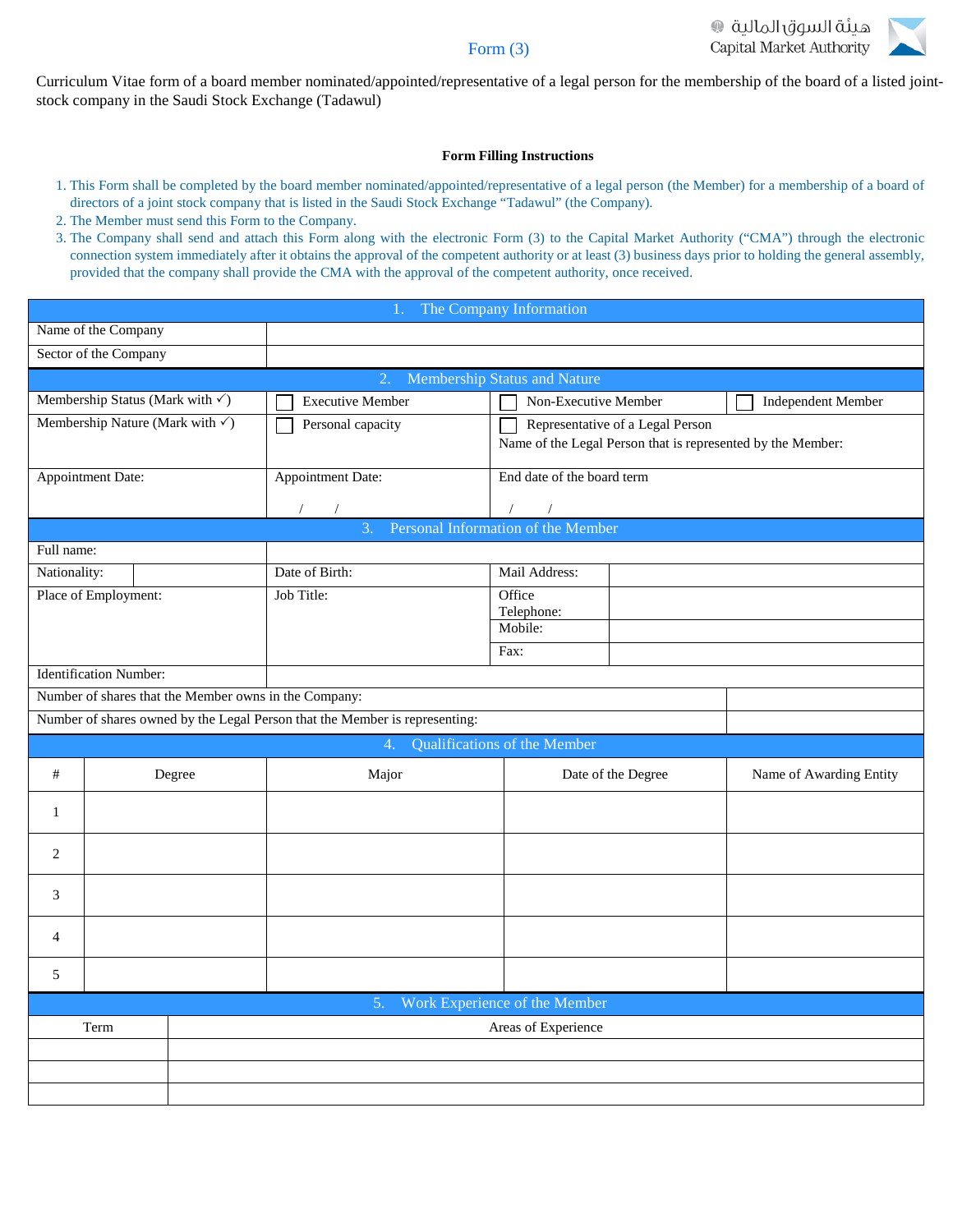

Curriculum Vitae form of a board member nominated/appointed/representative of a legal person for the membership of the board of a listed jointstock company in the Saudi Stock Exchange (Tadawul)

| Current membership in the boards and committees of other joint stock companies (listed or closed) or any other company,<br>6.                                                                             |                                                                                                                                                                           |                                            |                                                                     |                                                                                    |                             |                              |  |  |
|-----------------------------------------------------------------------------------------------------------------------------------------------------------------------------------------------------------|---------------------------------------------------------------------------------------------------------------------------------------------------------------------------|--------------------------------------------|---------------------------------------------------------------------|------------------------------------------------------------------------------------|-----------------------------|------------------------------|--|--|
| regardless of its legal form                                                                                                                                                                              |                                                                                                                                                                           |                                            |                                                                     |                                                                                    |                             |                              |  |  |
| #                                                                                                                                                                                                         | Name of the company                                                                                                                                                       | Main activity                              | Membership status<br>(Executive, Non-<br>Executive,<br>Independent) | Membership nature<br>(Personal capacity, a<br>Representative of a<br>Legal person) | Committees<br>Membership    | Legal Form of<br>the Company |  |  |
| 1                                                                                                                                                                                                         |                                                                                                                                                                           |                                            |                                                                     |                                                                                    |                             |                              |  |  |
| 2                                                                                                                                                                                                         |                                                                                                                                                                           |                                            |                                                                     |                                                                                    |                             |                              |  |  |
| 3                                                                                                                                                                                                         |                                                                                                                                                                           |                                            |                                                                     |                                                                                    |                             |                              |  |  |
| 4                                                                                                                                                                                                         |                                                                                                                                                                           |                                            |                                                                     |                                                                                    |                             |                              |  |  |
|                                                                                                                                                                                                           |                                                                                                                                                                           | 7.                                         | Please kindly answer the following questions:                       |                                                                                    |                             |                              |  |  |
| Is the Member an owner of 5% or more of the shares of the company or any other company within its group?<br>$\exists$ Yes<br>a.<br>If Yes, please provide the following details:<br>7 No                  |                                                                                                                                                                           |                                            |                                                                     |                                                                                    |                             |                              |  |  |
| #                                                                                                                                                                                                         |                                                                                                                                                                           | Name of the company                        |                                                                     |                                                                                    | <b>Ownership Percentage</b> |                              |  |  |
| 1                                                                                                                                                                                                         |                                                                                                                                                                           |                                            |                                                                     |                                                                                    |                             |                              |  |  |
| 2                                                                                                                                                                                                         |                                                                                                                                                                           |                                            |                                                                     |                                                                                    |                             |                              |  |  |
| 3                                                                                                                                                                                                         |                                                                                                                                                                           |                                            |                                                                     |                                                                                    |                             |                              |  |  |
| b.                                                                                                                                                                                                        |                                                                                                                                                                           |                                            |                                                                     |                                                                                    |                             | $\exists$ Yes                |  |  |
| Is the Member a representative of a Legal Person that owns five percent (5%) or more of the shares of the company or any other<br>company within its group? If Yes, please provide the following details: |                                                                                                                                                                           |                                            |                                                                     |                                                                                    |                             |                              |  |  |
|                                                                                                                                                                                                           |                                                                                                                                                                           |                                            |                                                                     |                                                                                    |                             | $\Box$ No                    |  |  |
|                                                                                                                                                                                                           |                                                                                                                                                                           |                                            |                                                                     |                                                                                    |                             | $\Box$ Not applicable        |  |  |
| #                                                                                                                                                                                                         |                                                                                                                                                                           | Name of the company                        |                                                                     |                                                                                    | <b>Ownership Percentage</b> |                              |  |  |
| 1                                                                                                                                                                                                         |                                                                                                                                                                           |                                            |                                                                     |                                                                                    |                             |                              |  |  |
| $\mathbf{2}$                                                                                                                                                                                              |                                                                                                                                                                           |                                            |                                                                     |                                                                                    |                             |                              |  |  |
| 3                                                                                                                                                                                                         |                                                                                                                                                                           |                                            |                                                                     |                                                                                    |                             |                              |  |  |
| c.                                                                                                                                                                                                        | Was the Member a senior executive of the company or any other company within its group during the past two years?<br>If Yes, please provide the following details:        |                                            |                                                                     |                                                                                    |                             | $\exists$ Yes<br>$\Box$ No   |  |  |
| #                                                                                                                                                                                                         | Name of the company                                                                                                                                                       |                                            |                                                                     | <b>Executive Position</b>                                                          |                             |                              |  |  |
| 1                                                                                                                                                                                                         |                                                                                                                                                                           |                                            |                                                                     |                                                                                    |                             |                              |  |  |
| 2                                                                                                                                                                                                         |                                                                                                                                                                           |                                            |                                                                     |                                                                                    |                             |                              |  |  |
| 3                                                                                                                                                                                                         |                                                                                                                                                                           |                                            |                                                                     |                                                                                    |                             |                              |  |  |
| d.                                                                                                                                                                                                        |                                                                                                                                                                           |                                            |                                                                     |                                                                                    |                             | $\exists$ Yes                |  |  |
|                                                                                                                                                                                                           | Does the Member have a first-degree relationship to any other member of the board of directors of the company or any company<br>within its group?                         |                                            |                                                                     |                                                                                    |                             | $\Box$ No                    |  |  |
|                                                                                                                                                                                                           | If Yes, please provide the following details:                                                                                                                             |                                            |                                                                     |                                                                                    |                             |                              |  |  |
| #                                                                                                                                                                                                         |                                                                                                                                                                           | Full name of the relative member           |                                                                     |                                                                                    | Name of the Company         |                              |  |  |
| 1                                                                                                                                                                                                         |                                                                                                                                                                           |                                            |                                                                     |                                                                                    |                             |                              |  |  |
| $\overline{c}$                                                                                                                                                                                            |                                                                                                                                                                           |                                            |                                                                     |                                                                                    |                             |                              |  |  |
| 3                                                                                                                                                                                                         |                                                                                                                                                                           |                                            |                                                                     |                                                                                    |                             |                              |  |  |
| e.                                                                                                                                                                                                        | Does the Member have a first-degree relationship to any senior executive of the company or any company within its group?<br>If Yes, please provide the following details: |                                            |                                                                     |                                                                                    |                             | $\exists$ Yes<br>$\Box$ No   |  |  |
| #                                                                                                                                                                                                         |                                                                                                                                                                           | Full name of the relative senior executive |                                                                     |                                                                                    | Name of the Company         |                              |  |  |
| 1                                                                                                                                                                                                         |                                                                                                                                                                           |                                            |                                                                     |                                                                                    |                             |                              |  |  |
| $\overline{c}$                                                                                                                                                                                            |                                                                                                                                                                           |                                            |                                                                     |                                                                                    |                             |                              |  |  |
| 3                                                                                                                                                                                                         |                                                                                                                                                                           |                                            |                                                                     |                                                                                    |                             |                              |  |  |
|                                                                                                                                                                                                           |                                                                                                                                                                           |                                            |                                                                     |                                                                                    |                             |                              |  |  |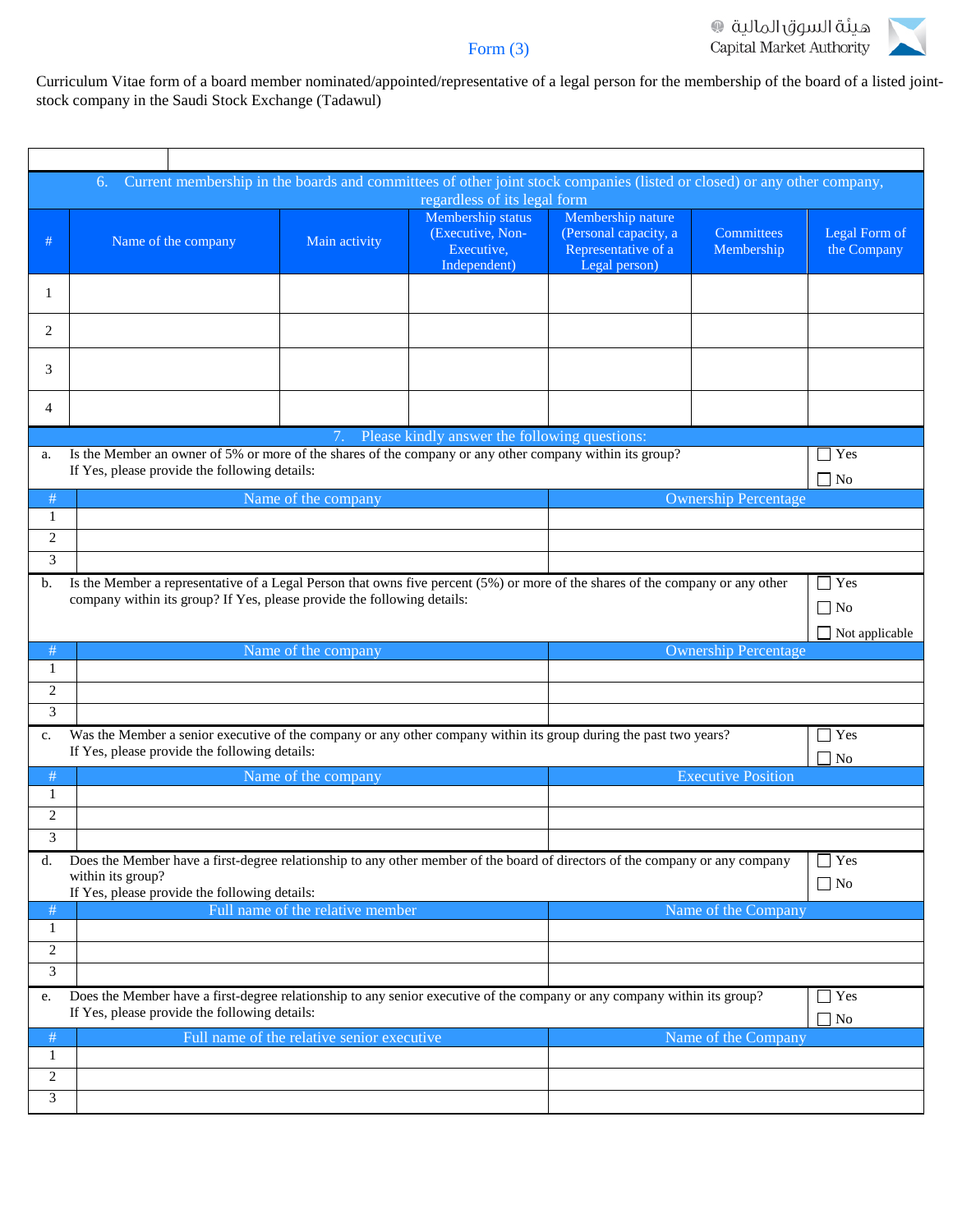

Curriculum Vitae form of a board member nominated/appointed/representative of a legal person for the membership of the board of a listed jointstock company in the Saudi Stock Exchange (Tadawul)

| f.                                                                                                                                                                                                                                                                   | Is the Member a member of a board of directors or board of managers of any company within the group of the company? If Yes,<br>please provide the following details:                                                                                                                                             |                              |                                       |                            |           |                                       | $\blacksquare$ Yes<br>$\Box$ No |  |
|----------------------------------------------------------------------------------------------------------------------------------------------------------------------------------------------------------------------------------------------------------------------|------------------------------------------------------------------------------------------------------------------------------------------------------------------------------------------------------------------------------------------------------------------------------------------------------------------|------------------------------|---------------------------------------|----------------------------|-----------|---------------------------------------|---------------------------------|--|
| #                                                                                                                                                                                                                                                                    | Name of the Company                                                                                                                                                                                                                                                                                              |                              |                                       |                            |           |                                       |                                 |  |
| 1                                                                                                                                                                                                                                                                    |                                                                                                                                                                                                                                                                                                                  |                              |                                       |                            |           |                                       |                                 |  |
| $\overline{c}$                                                                                                                                                                                                                                                       |                                                                                                                                                                                                                                                                                                                  |                              |                                       |                            |           |                                       |                                 |  |
| 3                                                                                                                                                                                                                                                                    |                                                                                                                                                                                                                                                                                                                  |                              |                                       |                            |           |                                       |                                 |  |
| g.                                                                                                                                                                                                                                                                   | During the past two years, was the Member an employee of any party related to the company or any company within its group<br>$\exists$ Yes<br>such as external auditors or main suppliers, or an owner a controlling interest in any such parties?<br>$\Box$ No<br>If Yes, please provide the following details: |                              |                                       |                            |           |                                       |                                 |  |
| #                                                                                                                                                                                                                                                                    | Name of the company                                                                                                                                                                                                                                                                                              |                              | Name the party related to the company |                            |           | Position                              | Ownership<br>percentage         |  |
| 1                                                                                                                                                                                                                                                                    |                                                                                                                                                                                                                                                                                                                  |                              |                                       |                            |           |                                       |                                 |  |
| 2                                                                                                                                                                                                                                                                    |                                                                                                                                                                                                                                                                                                                  |                              |                                       |                            |           |                                       |                                 |  |
| 3                                                                                                                                                                                                                                                                    |                                                                                                                                                                                                                                                                                                                  |                              |                                       |                            |           |                                       |                                 |  |
| h.                                                                                                                                                                                                                                                                   | Is the Member fully dedicated to managing the Company?                                                                                                                                                                                                                                                           |                              |                                       | Yes                        | l No      |                                       |                                 |  |
| i.                                                                                                                                                                                                                                                                   | Does the Member receive any monthly or annual compensation from the<br>Company?                                                                                                                                                                                                                                  |                              |                                       | $\Box$ Yes                 | $\Box$ No |                                       |                                 |  |
| Does the Member have a direct or indirect interest in the businesses or contracts that are executed for the Company's account?<br>Yes<br>j.<br>If Yes, please provide the following details:<br>$\Box$ No                                                            |                                                                                                                                                                                                                                                                                                                  |                              |                                       |                            |           |                                       |                                 |  |
| #                                                                                                                                                                                                                                                                    | Nature of the businesses and contracts                                                                                                                                                                                                                                                                           |                              | Term of the businesses and contracts  |                            |           | Value of the businesses and contracts |                                 |  |
| 1                                                                                                                                                                                                                                                                    |                                                                                                                                                                                                                                                                                                                  |                              |                                       |                            |           |                                       |                                 |  |
| 2                                                                                                                                                                                                                                                                    |                                                                                                                                                                                                                                                                                                                  |                              |                                       |                            |           |                                       |                                 |  |
| 3                                                                                                                                                                                                                                                                    |                                                                                                                                                                                                                                                                                                                  |                              |                                       |                            |           |                                       |                                 |  |
| Does the Legal Person that the Member is representing have a direct or indirect interest in businesses or contracts that are<br>$\Box$ Yes<br>k.<br>executed for the Company's account? If Yes, please provide the following details:<br>$\Box$ No<br>Not applicable |                                                                                                                                                                                                                                                                                                                  |                              |                                       |                            |           |                                       |                                 |  |
| #                                                                                                                                                                                                                                                                    | Nature of the businesses and contracts                                                                                                                                                                                                                                                                           |                              | Term of the businesses and contracts  |                            |           | Value of the businesses and contracts |                                 |  |
| 1                                                                                                                                                                                                                                                                    |                                                                                                                                                                                                                                                                                                                  |                              |                                       |                            |           |                                       |                                 |  |
| 2                                                                                                                                                                                                                                                                    |                                                                                                                                                                                                                                                                                                                  |                              |                                       |                            |           |                                       |                                 |  |
| 3                                                                                                                                                                                                                                                                    |                                                                                                                                                                                                                                                                                                                  |                              |                                       |                            |           |                                       |                                 |  |
| 1.                                                                                                                                                                                                                                                                   | $\Box$ Yes<br>Is the Member a member of a board of directors or board of managers of any company that has businesses or contracts with the<br>Company?<br>$\Box$ No                                                                                                                                              |                              |                                       |                            |           |                                       |                                 |  |
| $\#$                                                                                                                                                                                                                                                                 | If Yes, please provide the following details:<br>Name of the Company                                                                                                                                                                                                                                             | Nature of the businesses and |                                       | Term of the businesses and |           |                                       | Value of the businesses and     |  |
|                                                                                                                                                                                                                                                                      |                                                                                                                                                                                                                                                                                                                  | contracts                    |                                       | contracts                  |           |                                       | contracts                       |  |
|                                                                                                                                                                                                                                                                      |                                                                                                                                                                                                                                                                                                                  |                              |                                       |                            |           |                                       |                                 |  |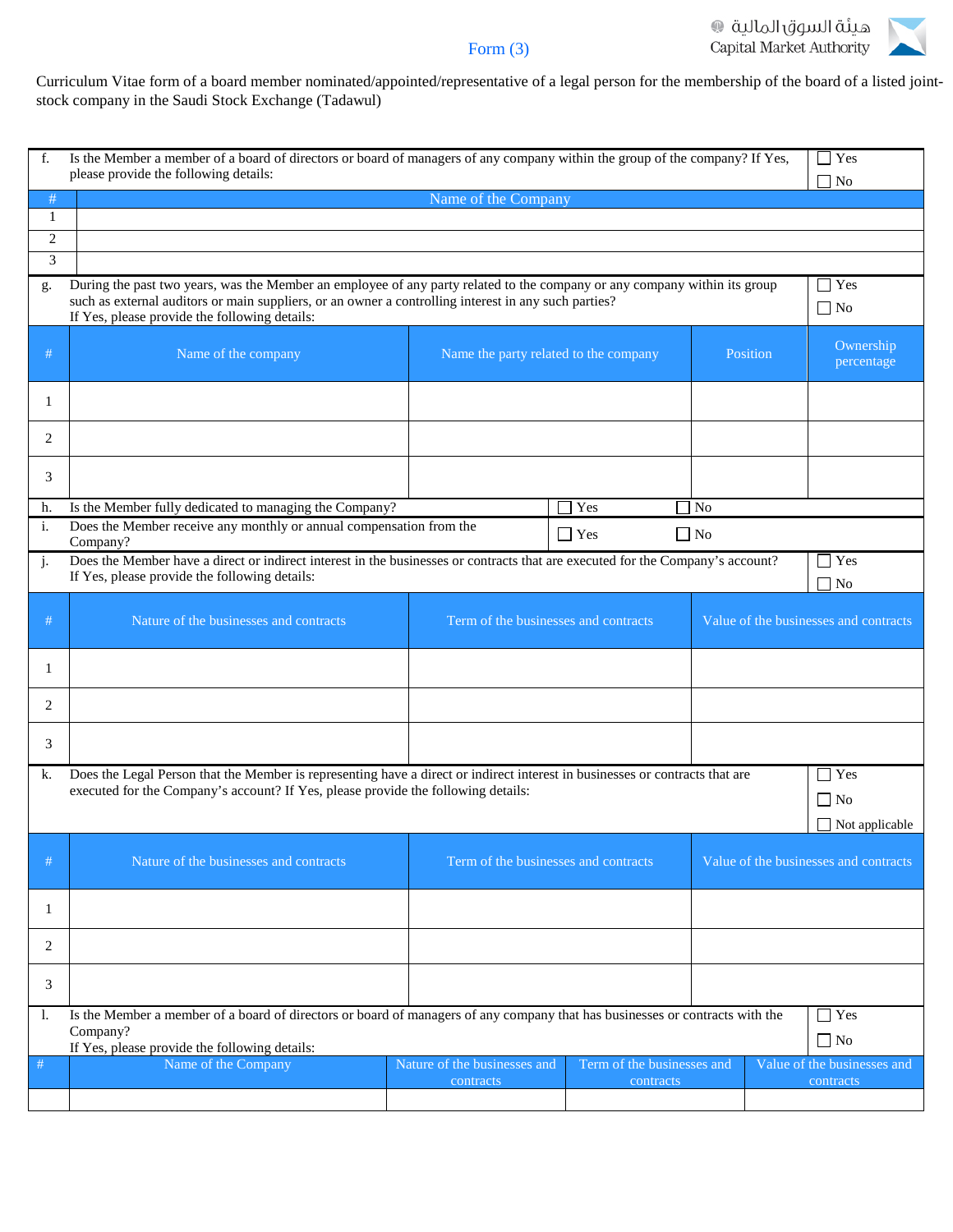# هيئة السوق المالية<br>Capital Market Authority



## Form (3)

Curriculum Vitae form of a board member nominated/appointed/representative of a legal person for the membership of the board of a listed jointstock company in the Saudi Stock Exchange (Tadawul)

| m.                                                                                                                                                                                                                                                                                                                                                        | Is the Legal Person that the Member is representing a member of a board of directors or a board of managers of any company that<br>has businesses or contracts with the Company?<br>If Yes, please provide the following details: |                                           |                       |                                         |  |                                                                   |  |  |  |
|-----------------------------------------------------------------------------------------------------------------------------------------------------------------------------------------------------------------------------------------------------------------------------------------------------------------------------------------------------------|-----------------------------------------------------------------------------------------------------------------------------------------------------------------------------------------------------------------------------------|-------------------------------------------|-----------------------|-----------------------------------------|--|-------------------------------------------------------------------|--|--|--|
|                                                                                                                                                                                                                                                                                                                                                           |                                                                                                                                                                                                                                   |                                           | $\Box$ Not applicable |                                         |  |                                                                   |  |  |  |
| #                                                                                                                                                                                                                                                                                                                                                         | Name of the company                                                                                                                                                                                                               | Nature of the businesses                  |                       | Term of the businesses and              |  | Value of the businesses and                                       |  |  |  |
| 1                                                                                                                                                                                                                                                                                                                                                         |                                                                                                                                                                                                                                   | and contracts                             |                       | contracts                               |  | contracts                                                         |  |  |  |
| 2                                                                                                                                                                                                                                                                                                                                                         |                                                                                                                                                                                                                                   |                                           |                       |                                         |  |                                                                   |  |  |  |
| 3                                                                                                                                                                                                                                                                                                                                                         |                                                                                                                                                                                                                                   |                                           |                       |                                         |  |                                                                   |  |  |  |
| n.                                                                                                                                                                                                                                                                                                                                                        | Does the Member own or participate in the ownership of an entity that has businesses or contracts with the Company?<br>If Yes, please provide the following details:                                                              |                                           |                       |                                         |  |                                                                   |  |  |  |
| #                                                                                                                                                                                                                                                                                                                                                         | Name of the Entity                                                                                                                                                                                                                | Nature of the businesses<br>and contracts |                       | Term of the businesses and<br>contracts |  | Value of the businesses and<br>contracts                          |  |  |  |
| 1                                                                                                                                                                                                                                                                                                                                                         |                                                                                                                                                                                                                                   |                                           |                       |                                         |  |                                                                   |  |  |  |
| $\overline{2}$                                                                                                                                                                                                                                                                                                                                            |                                                                                                                                                                                                                                   |                                           |                       |                                         |  |                                                                   |  |  |  |
| 3                                                                                                                                                                                                                                                                                                                                                         |                                                                                                                                                                                                                                   |                                           |                       |                                         |  | $\Box$ Yes                                                        |  |  |  |
| О.                                                                                                                                                                                                                                                                                                                                                        | Does the Legal Person that the Member is representing own or participate in owning an entity that has businesses or contracts<br>with the Company?<br>If Yes, please provide the following details:                               |                                           |                       |                                         |  |                                                                   |  |  |  |
| #                                                                                                                                                                                                                                                                                                                                                         | Name of the Entity                                                                                                                                                                                                                | Nature of the businesses<br>and contracts |                       | Term of the businesses and<br>contracts |  | $\Box$ Not applicable<br>Value of the businesses and<br>contracts |  |  |  |
| 1                                                                                                                                                                                                                                                                                                                                                         |                                                                                                                                                                                                                                   |                                           |                       |                                         |  |                                                                   |  |  |  |
| $\overline{2}$                                                                                                                                                                                                                                                                                                                                            |                                                                                                                                                                                                                                   |                                           |                       |                                         |  |                                                                   |  |  |  |
| 3                                                                                                                                                                                                                                                                                                                                                         |                                                                                                                                                                                                                                   |                                           |                       |                                         |  |                                                                   |  |  |  |
| p.                                                                                                                                                                                                                                                                                                                                                        | Is the Member a senior executive in an entity that has businesses or contracts with the Company?<br>If Yes, please provide the following details:                                                                                 |                                           |                       |                                         |  | $\Box$ Yes<br>$\overline{N}$                                      |  |  |  |
| #                                                                                                                                                                                                                                                                                                                                                         | Name of the Entity                                                                                                                                                                                                                | Nature of the businesses<br>and contracts |                       | Term of the businesses and<br>contracts |  | Value of the businesses and<br>contracts                          |  |  |  |
| 1                                                                                                                                                                                                                                                                                                                                                         |                                                                                                                                                                                                                                   |                                           |                       |                                         |  |                                                                   |  |  |  |
| 2                                                                                                                                                                                                                                                                                                                                                         |                                                                                                                                                                                                                                   |                                           |                       |                                         |  |                                                                   |  |  |  |
| 3                                                                                                                                                                                                                                                                                                                                                         |                                                                                                                                                                                                                                   |                                           |                       |                                         |  |                                                                   |  |  |  |
| q.                                                                                                                                                                                                                                                                                                                                                        | Does the Member participate in any business that would compete with the Company or any company within its group, or do<br>business that competes with the ancillary activities of the Company or any company within its group?    |                                           |                       |                                         |  | $\vert$ Yes                                                       |  |  |  |
|                                                                                                                                                                                                                                                                                                                                                           | If Yes, please provide the following details:                                                                                                                                                                                     |                                           |                       | $\Box$ No                               |  |                                                                   |  |  |  |
| #                                                                                                                                                                                                                                                                                                                                                         | Name of the company                                                                                                                                                                                                               |                                           |                       | Nature of the competing activity        |  |                                                                   |  |  |  |
| $\mathbf{1}$                                                                                                                                                                                                                                                                                                                                              |                                                                                                                                                                                                                                   |                                           |                       |                                         |  |                                                                   |  |  |  |
| $\overline{2}$                                                                                                                                                                                                                                                                                                                                            |                                                                                                                                                                                                                                   |                                           |                       |                                         |  |                                                                   |  |  |  |
| 3                                                                                                                                                                                                                                                                                                                                                         |                                                                                                                                                                                                                                   |                                           |                       |                                         |  |                                                                   |  |  |  |
| Does the Legal Person that the Member is representing participate in any business that would compete with the Company or any<br>$\Box$ Yes<br>r.<br>company within its group, or do business that competes with the ancillary activities of the Company or any company within its<br>$\Box$ No<br>group?<br>If Yes, please provide the following details: |                                                                                                                                                                                                                                   |                                           |                       |                                         |  | $\Box$ Not applicable                                             |  |  |  |
| #                                                                                                                                                                                                                                                                                                                                                         | Name of the company                                                                                                                                                                                                               |                                           |                       | Nature of the competing activity        |  |                                                                   |  |  |  |
| 1                                                                                                                                                                                                                                                                                                                                                         |                                                                                                                                                                                                                                   |                                           |                       |                                         |  |                                                                   |  |  |  |
| 2                                                                                                                                                                                                                                                                                                                                                         |                                                                                                                                                                                                                                   |                                           |                       |                                         |  |                                                                   |  |  |  |
| 3                                                                                                                                                                                                                                                                                                                                                         |                                                                                                                                                                                                                                   |                                           |                       |                                         |  |                                                                   |  |  |  |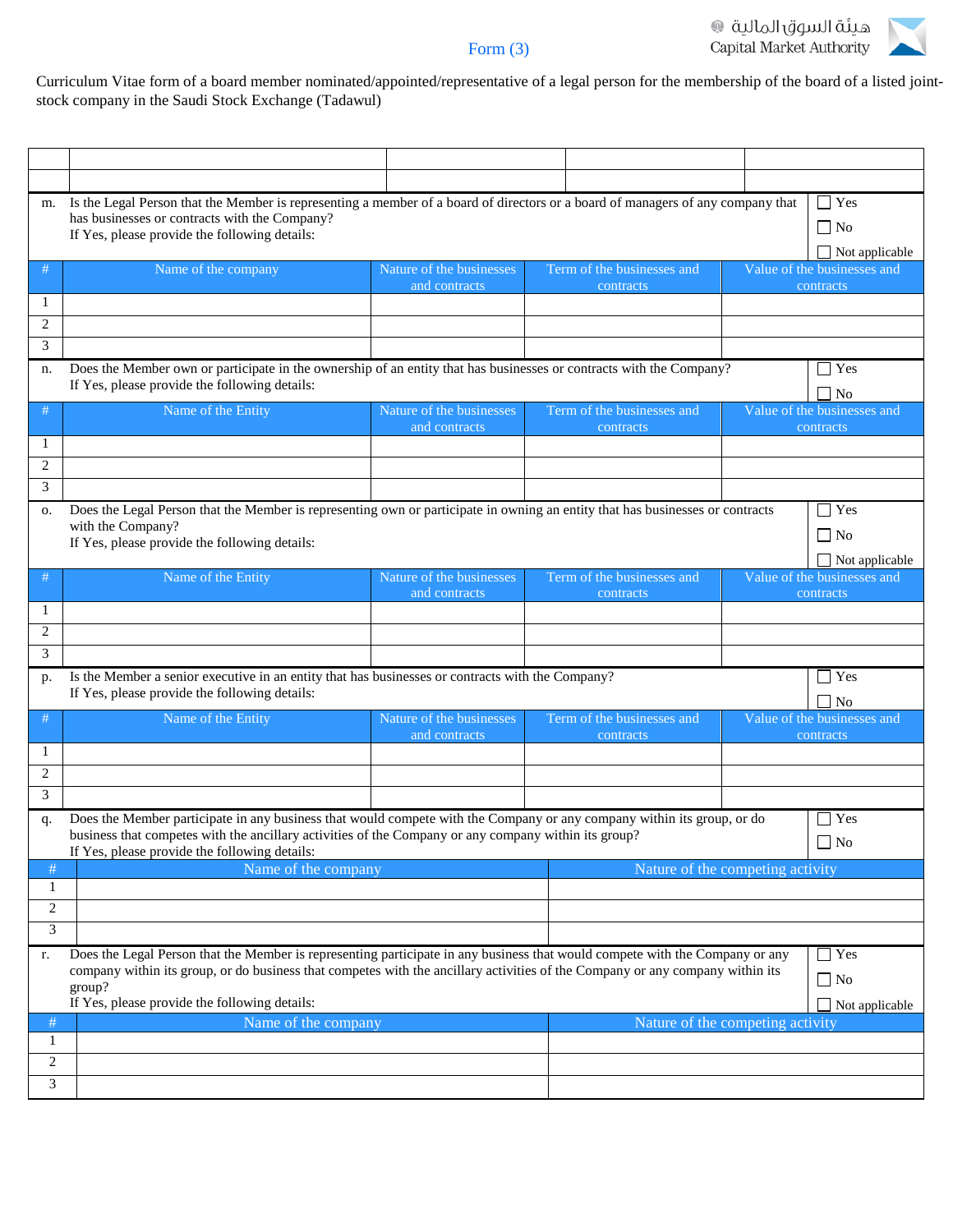



Curriculum Vitae form of a board member nominated/appointed/representative of a legal person for the membership of the board of a listed jointstock company in the Saudi Stock Exchange (Tadawul)

| S.                                                                                                                                               | Is the Member a member of a board of directors or board of managers of a company where such company or any company within<br>its group participate in any business that would compete with the Company or any company within its group, or do business that<br>competes with the ancillary activities of the Company or any company within its group? |                                  |                       |  |  |  |
|--------------------------------------------------------------------------------------------------------------------------------------------------|-------------------------------------------------------------------------------------------------------------------------------------------------------------------------------------------------------------------------------------------------------------------------------------------------------------------------------------------------------|----------------------------------|-----------------------|--|--|--|
| #                                                                                                                                                | If Yes, please provide the following details:<br>Name of the company<br>Nature of the competing activity                                                                                                                                                                                                                                              |                                  |                       |  |  |  |
| $\mathbf{1}$                                                                                                                                     |                                                                                                                                                                                                                                                                                                                                                       |                                  |                       |  |  |  |
| $\overline{2}$                                                                                                                                   |                                                                                                                                                                                                                                                                                                                                                       |                                  |                       |  |  |  |
| 3                                                                                                                                                |                                                                                                                                                                                                                                                                                                                                                       |                                  |                       |  |  |  |
| Is the Legal Person that the Member is representing a member of a board of directors or board of managers of a company where<br>$\Box$ Yes<br>t. |                                                                                                                                                                                                                                                                                                                                                       |                                  |                       |  |  |  |
| such company or any company within its group participate in any business that would compete with the Company or any                              |                                                                                                                                                                                                                                                                                                                                                       |                                  |                       |  |  |  |
|                                                                                                                                                  | company within its group, or do business that competes with the ancillary activities of the Company or any company within its                                                                                                                                                                                                                         |                                  | $\Box$ No             |  |  |  |
|                                                                                                                                                  | group?<br>If Yes, please provide the following details:                                                                                                                                                                                                                                                                                               |                                  | $\Box$ Not applicable |  |  |  |
| #                                                                                                                                                | Name of the company                                                                                                                                                                                                                                                                                                                                   | Nature of the competing activity |                       |  |  |  |
| 1                                                                                                                                                |                                                                                                                                                                                                                                                                                                                                                       |                                  |                       |  |  |  |
| $\overline{2}$                                                                                                                                   |                                                                                                                                                                                                                                                                                                                                                       |                                  |                       |  |  |  |
| 3                                                                                                                                                |                                                                                                                                                                                                                                                                                                                                                       |                                  |                       |  |  |  |
| u.                                                                                                                                               | Does the Member own or participate in the ownership of an entity, where such entity, or any company within its group,                                                                                                                                                                                                                                 |                                  | $\Box$ Yes            |  |  |  |
|                                                                                                                                                  | participate in any business that would compete with the Company or any company within its group, or do business that competes                                                                                                                                                                                                                         |                                  |                       |  |  |  |
|                                                                                                                                                  | with the ancillary activities of the Company or any company within its group?<br>If Yes, please provide the following details:                                                                                                                                                                                                                        |                                  | $\Box$ No             |  |  |  |
|                                                                                                                                                  |                                                                                                                                                                                                                                                                                                                                                       |                                  |                       |  |  |  |
|                                                                                                                                                  |                                                                                                                                                                                                                                                                                                                                                       |                                  |                       |  |  |  |
| #<br>1                                                                                                                                           | Name of the entity                                                                                                                                                                                                                                                                                                                                    | Nature of the competing activity |                       |  |  |  |
| $\overline{c}$                                                                                                                                   |                                                                                                                                                                                                                                                                                                                                                       |                                  |                       |  |  |  |
| 3                                                                                                                                                |                                                                                                                                                                                                                                                                                                                                                       |                                  |                       |  |  |  |
| V.                                                                                                                                               |                                                                                                                                                                                                                                                                                                                                                       |                                  | $\Box$ Yes            |  |  |  |
|                                                                                                                                                  | Does the Legal Person that the Member is representing own or participate in the ownership of an entity, where such entity, or any<br>company within its group, participate in any business that would compete with the Company or any company within its group, or                                                                                    |                                  |                       |  |  |  |
|                                                                                                                                                  | do business that competes with the ancillary activities of the Company or any company within its group?                                                                                                                                                                                                                                               |                                  | $\Box$ No             |  |  |  |
|                                                                                                                                                  | If Yes, please provide the following details:                                                                                                                                                                                                                                                                                                         |                                  | $\Box$ Not applicable |  |  |  |
| #                                                                                                                                                | Name of the entity                                                                                                                                                                                                                                                                                                                                    | Nature of the competing activity |                       |  |  |  |
| 1                                                                                                                                                |                                                                                                                                                                                                                                                                                                                                                       |                                  |                       |  |  |  |
| $\overline{c}$                                                                                                                                   |                                                                                                                                                                                                                                                                                                                                                       |                                  |                       |  |  |  |
| 3                                                                                                                                                |                                                                                                                                                                                                                                                                                                                                                       |                                  |                       |  |  |  |
| W.                                                                                                                                               | Is the Member a senior executive in an entity, where such entity, or any company within its group, participate in any business that                                                                                                                                                                                                                   |                                  | $\Box$ Yes            |  |  |  |
|                                                                                                                                                  | would compete with the Company or any company within its group, or do business that competes with the ancillary activities of                                                                                                                                                                                                                         |                                  | $\Box$ No             |  |  |  |
|                                                                                                                                                  | the Company or any company within its group?<br>If Yes, please provide the following details:                                                                                                                                                                                                                                                         |                                  |                       |  |  |  |
| #                                                                                                                                                | Name of the entity                                                                                                                                                                                                                                                                                                                                    | Nature of the competing activity |                       |  |  |  |
| 1                                                                                                                                                |                                                                                                                                                                                                                                                                                                                                                       |                                  |                       |  |  |  |
| $\overline{c}$                                                                                                                                   |                                                                                                                                                                                                                                                                                                                                                       |                                  |                       |  |  |  |

Note: The Member and the Legal Person that the Member is representing shall, as applicable, be responsible the for the accuracy of information provided in this Form.

**The Member The Legal Person that the Member represents**

| The Member |  |  |
|------------|--|--|
| Name:      |  |  |
| Signature: |  |  |

Name of the Legal Person that the Member represents:

Name of the delegated person: